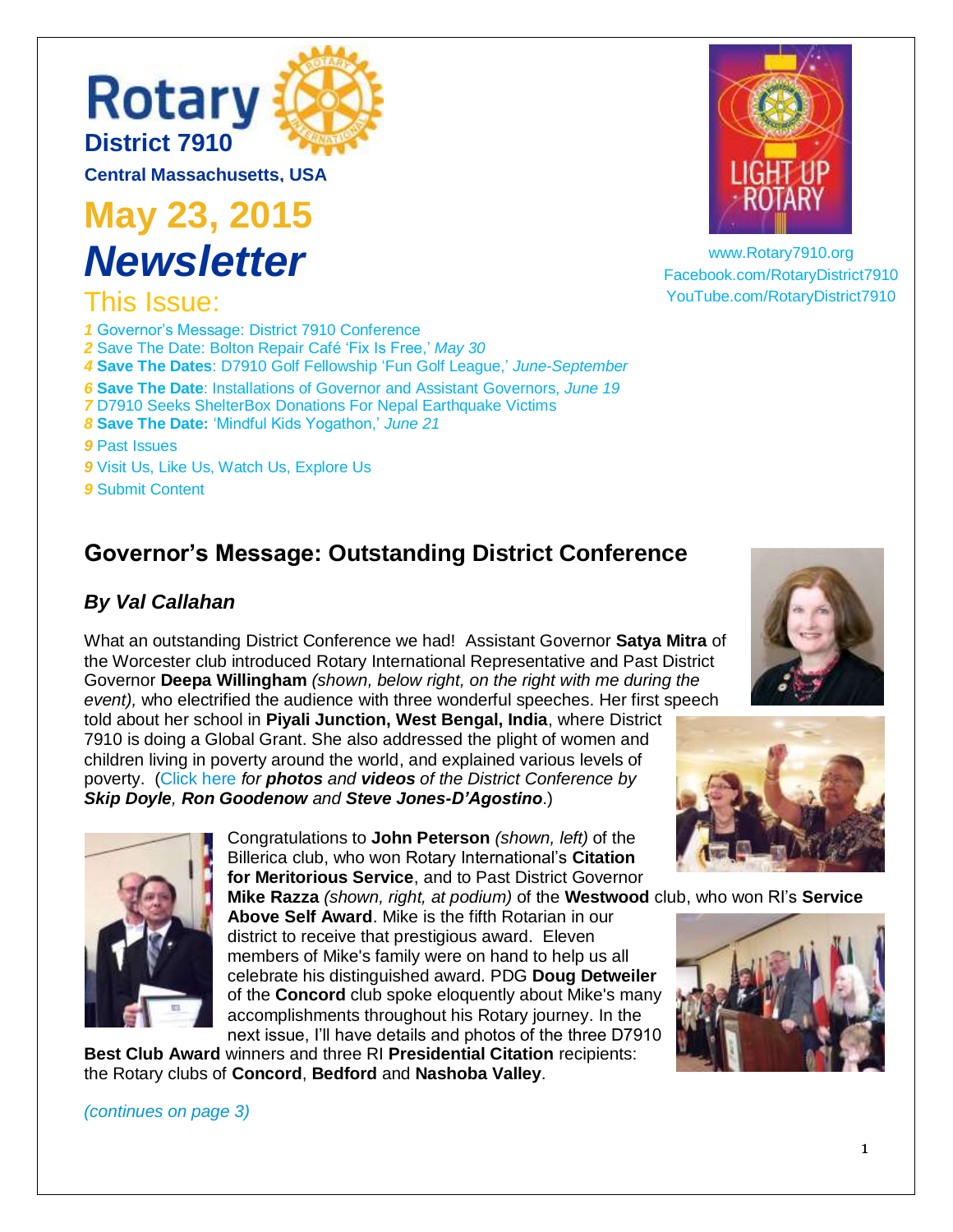<span id="page-1-0"></span>

## THE FIX IS FREE AT THE REPAIR CAFE

Most items are welcome, but we specialize in mendable clothing, lamps, small appliances, bikes, toys, jewelry, outdoor power equipment, and dull blades. If your item needs a part, save time and bring the new part with you.

Enjoy a free drink and a snack, have fun, and work with a volunteer to repair your broken item.

For information or to volunteer: www.nashobarotary.org. www.boltonlocal.org. www.repaircafe.org, www.facebook.com/nashobarotary

May 30, 2015 9 a.m. - 1 p.m. **Davis Hall at the First Parish of Bolton Church 673 Main Street** Bolton, MA.

**Please park and** enter at the rear of the building.

Ray Pfau, 978-779-5545 or ray.pfau@oracle.com Richard Simon, 978-835-4432 or rlsimon@comcast.net

You know all about the small print, right? But our small print says the same thing as our big print: There is no charge...really! You just pay for any needed parts.

An all-volunteer project of the Rotary Club of Nashoba Valley with support from **Bolton Local** 

> Rotar Club of Nashoba Valley

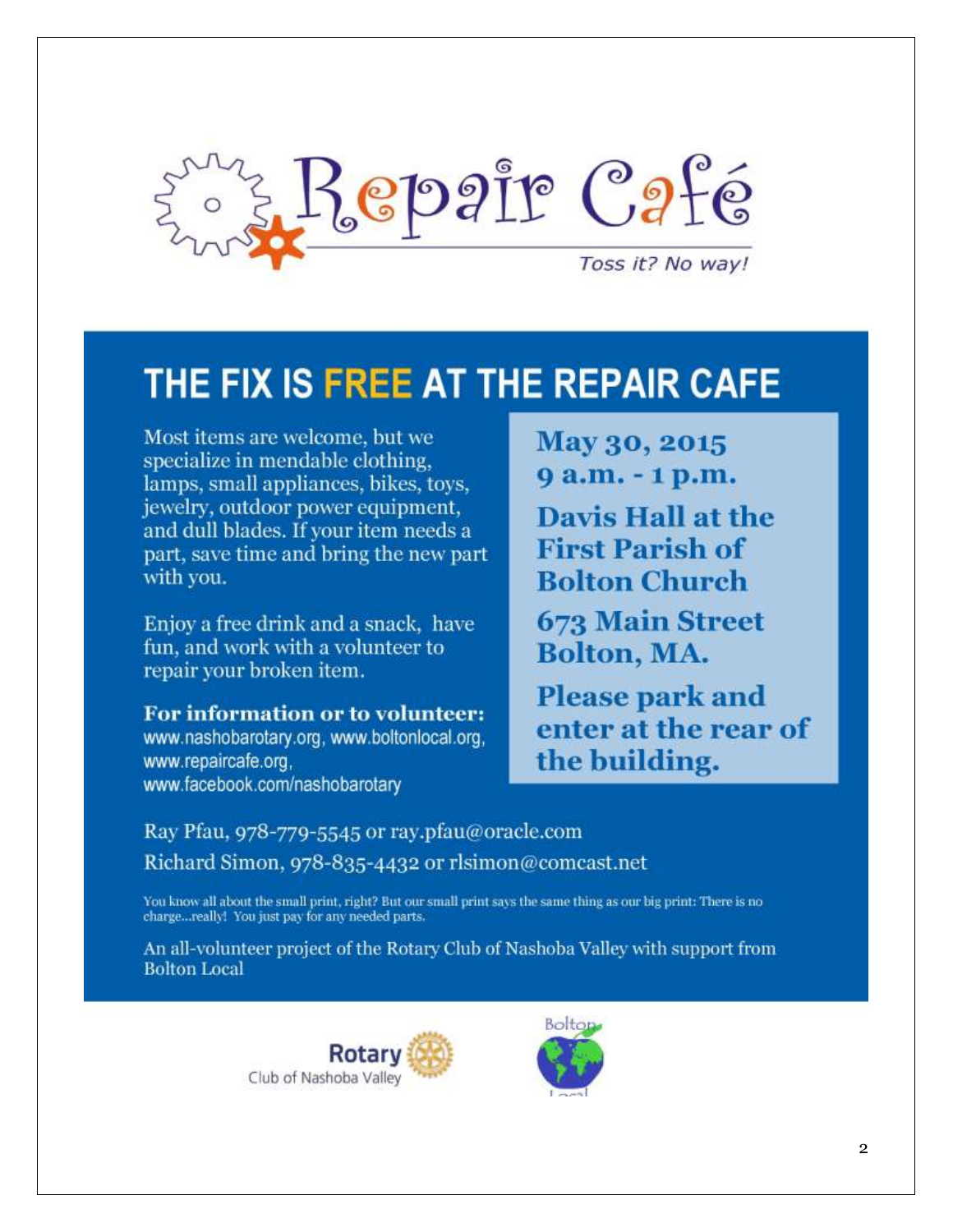#### <span id="page-2-0"></span>*(continued from page 1)*

We were treated to a delightful presentation by our Global Student Exchange Team from District 2060 in Northeast Italy. GSE Chair **Indira Desai** *(not shown)* of the **Newton** club introduced the Team leader **Elisabetta Fabbri** *(third from left)* and her wonderful colleagues: **Giuliano Bordigato (***second from left),* **Caterina Boschetti** *(second from right),* **Philipp Breitenberger** *(far left)* and **Katia Carron** *(far right).* They discussed their careers and their district in Italy in an informative and entertaining presentation. They are shown posing with **Deepa Willingham** *(center)* and me *(third from right)*.





*Shown, front, left to right: Richard and Deepa Willingham, and WPI Rotaractors Rita Newman, Mike Figueroa and Nithin Das. Shown, rear, left to right, are: Val Callahan, Carl Gomes, and Satya Mitra.*

Prior to the presentation by the **Rotaract Club of Worcester Polytechnic Institute**, **Deepa Willingham** told a moving story of a child crippled by disease transported by contaminated water. This was a fitting way to introduce WPI students **Mike Figueroa** and **Rita Newman**, who are working with a recently obtained Global Grant to help villagers harvest and filter rainwater in a remote village in Guatemala. Introduced by Rotaract Chair **Carl Gomes** of the **Nashoba** club, Mike and Rita did a superb job explaining their project and the vital importance of clean drinking water. Mike will bring his outstanding presentation to the world stage this June at the Rotary International Conference in Sao Paolo, Brazil. [\(Click here](https://picasaweb.google.com/100990700413430718540/RotaryDistrict7910AnnualConference#6152686912494382546) *for video of Mike and Rita's presentation, with an introduction by Deepa.)*

In the lobby throughout the weekend, we had a **ShelterBox** on display as a visible reminder to folks to donate to ShelterBox in order to help victims of the recent **Nepal earthquakes** (*see story, page 6).*

Also throughout the weekend, PDG **Ralph Hammond** *(shown, right, at far right, in riding shorts)* of the **Bedford** club rode 105 miles on his stationary bike, to raise awareness of **The Rotary Foundation Global Grants**. He did this in the same room where Rotarians bid on items in the Silent Auction. They all cheered Ralph on his journey, which was carefully mapped out in a display he had created.

At the nearby Solomon Pond Mall, 60 Rotarians from the District Conference worked with the **End Hunger New England** mealpackaging service project. That effort, which produced 12,144



packaged meals, was coordinated by PDG **Carol Toomey** of the **Concord** club and Assistant Governor **Steve Sager** of the **Westborough** club *(see photo, page 5)*.

*[\(continues on page 5\)](#page-4-0)*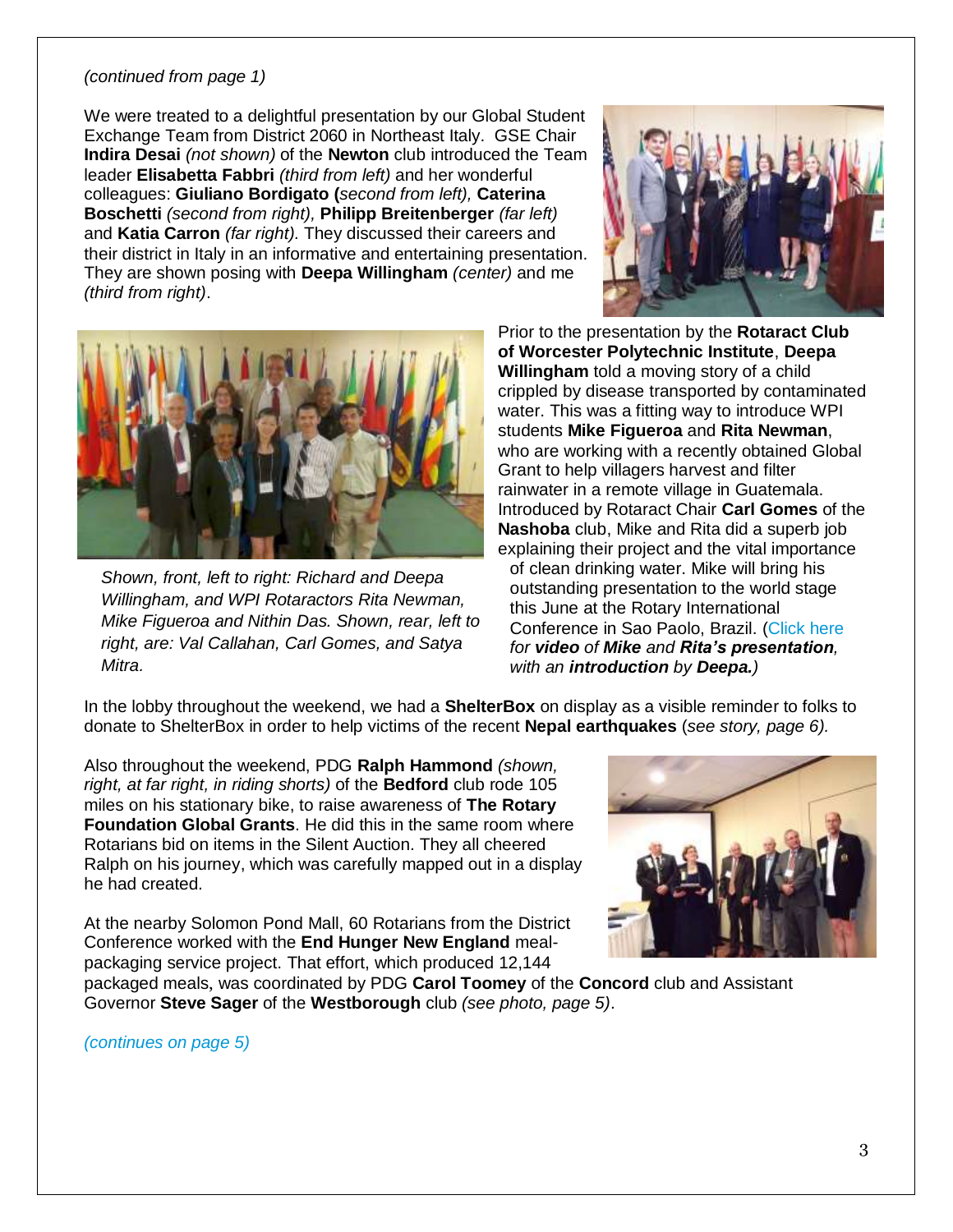



### The Fellowship & Fun Golf League of District 7910 Is Ready to Tee Off!

#### Have fun, meet other Rotarians, and play golf at courses throughout our District!

#### **OUR SCHEDULE**



Wednesday, June 17, Butter Brook Golf Club, Westford Hosted by Steve Levitsky, Rotary Club of Concord



Thursday, July 16, Sterling Country Club, Sterling Hosted by Jean Sifleet, Rotary Club of Clinton



Thursday, August 20, To Be Determined



Friday, September 18, Monoosnock Country Club, Leominster Hosted by John Sbrogna, Rotary Club of Montachusett Area

#### If interest is high enough, more dates may be added.

#### **WHY PARTICIPATE?**

- o Meet Rotarians from other clubs
- o Play courses you've heard of, but never before played
- o Registration is open to all Rotarians and your spouses/partners
- o Individual golf registrations are accepted because the host will make the pairings of 4-somes
- $\circ$  Space is limited so payment in advance is required
- o Fun... Fun... Fun!!!
- o Non-golfers are welcome to join for "After-Golf" Fellowship at the "19th hole" hors d'oeuvres; dinner; drinks on your own

#### Interested in participating? Contact Steve Levitsky at stevey50@aol.com.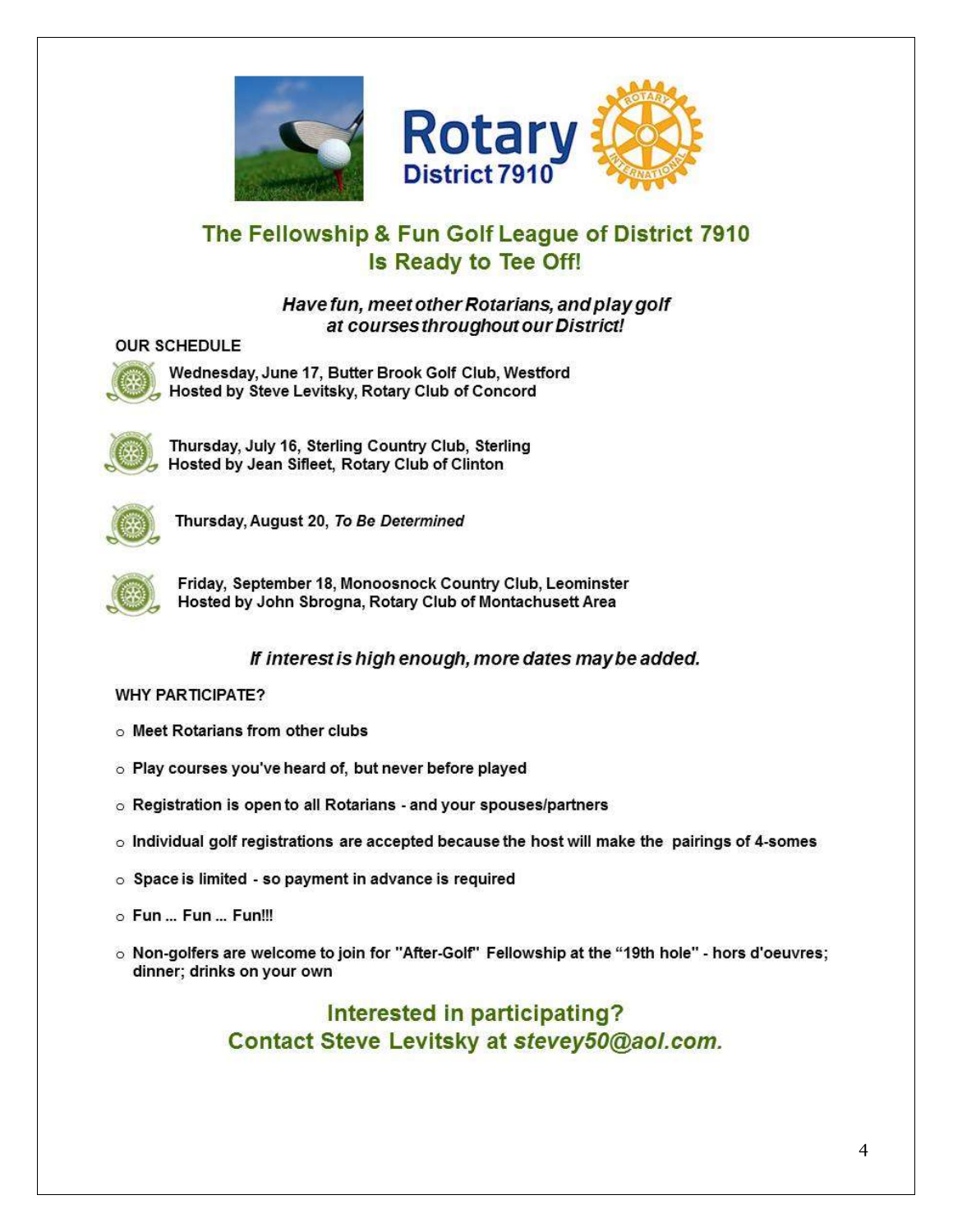#### <span id="page-4-0"></span>*(continued from page 3)*



On Saturday evening, **Ken Harling** *(posing on left with me)* of the **Worcester** club was presented the **Rotarian of the Year Award** for his 30 years of outstanding, dedicated service to Rotary. Music for both evenings was beautifully performed by the **Jazzed Up** trio led by **Mauro DePasquale,** also of the **Worcester** club. **Deepa Willingham** spoke about membership goals for Rotary International and punctuated her talk with fun facts about Paul Harris and Rotary history.

On both Friday and Saturday nights, Rotarians were treated to

food and beverages provided by nine Rotary clubs. Many thanks to the Rotary clubs of **Acton**, **Boxborough, Brookline, Dracut, Marlborough, Nashoba Valley, Northborough, Southborough** and **Worcester** for their splendid generosity and gracious hospitality.

On Sunday morning, Assistant Governor **Dean Benedict** of the **Concord** club and **Emily Buresh** of the **Worcester** club concelebrated the Memorial Service dedicated to celebrating the lives of 16 Rotarians in D7910 who passed during the past year. All in attendance participated by lighting candles in their honor. We are deeply grateful for their service and know they led the path for the success of our distinguished district.

I am deeply grateful for all of the people who made our District Conference a complete success especially Conference Chair **Peggie Thorsen** of the **Marlborough** club and District Governor Elect **Jim Fusco** of the **Montachusett Area** club. Jim finalized all of the numerous details while Peggie recuperated from surgery. Thank you a million times!

*You may contact me at* [valentine.callahan@gmail.com.](mailto:valentine.callahan@gmail.com)

*Here are many of the 60 Rotarians who volunteered to pack meals for End Hunger New England, at the Solomon Pond Mall. They were photographed by Northborough Rotarian Skip Doyle (inset), who in turn was photographed by Westborough Rotarian Ron Goodenow (on far left of middle area, in tan jacket, holding up camera).*



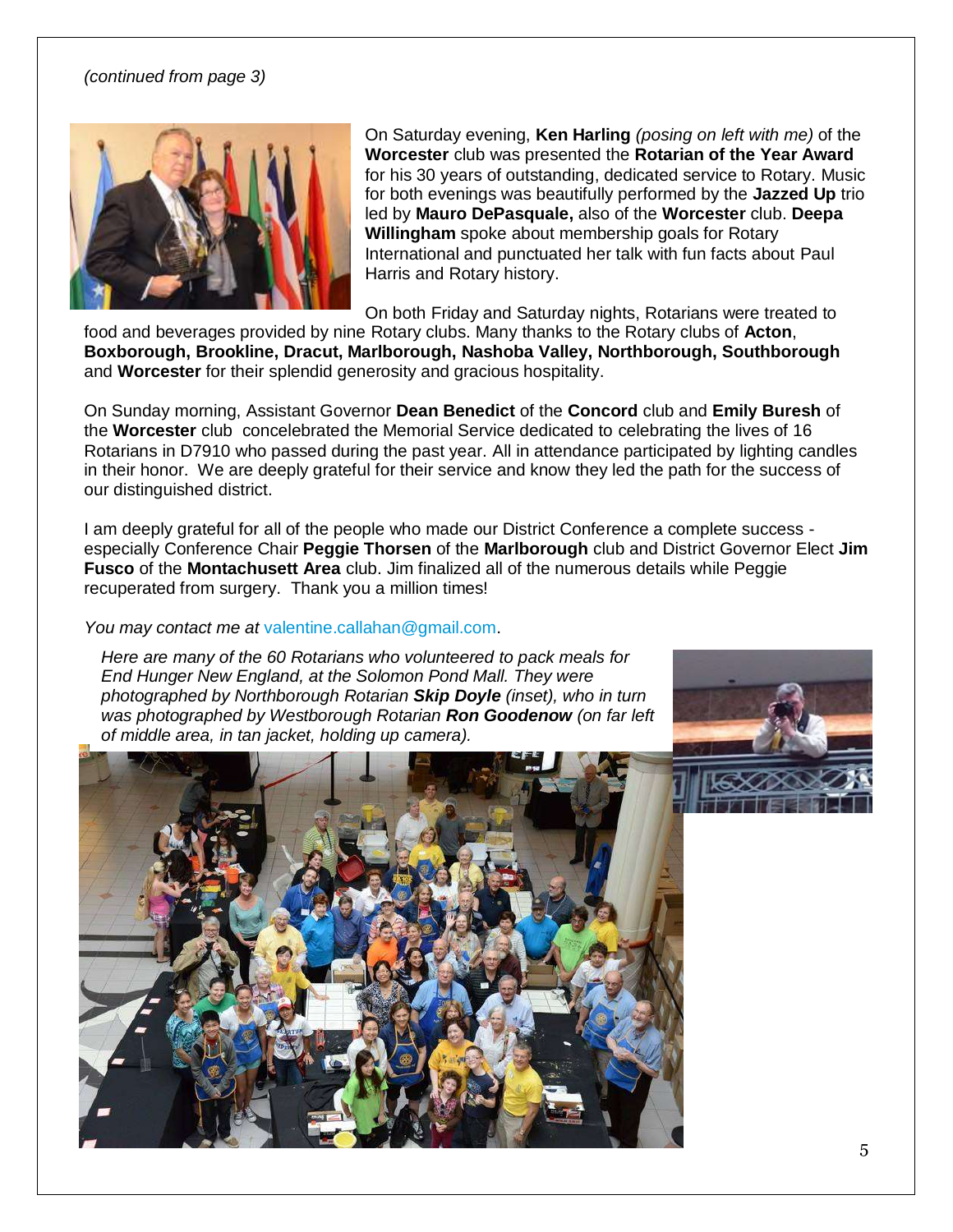<span id="page-5-0"></span>

Rotary International District 7910 and the Rotary Club of the Montachusett Area

Cordially invite you to attend the Installations of

> **James A. Fusco** Governor, 2015-2016 Rotary District 7910

**Assistant Governors** 2015-2016 Rotary District 7910

> and the Installation of

Leslie J. Storrs President, 2015-2016 Rotary Club of the Montachusett Area

> **Friday, June 19, 2015** Great Wolf Lodge 150 Great Wolf Drive Fitchburg, Massachusetts

Reception and Cocktails: 5:30 - 6:30 p.m. Dinner and Program: 6:30 p.m. **Black Tie Optional** \$35.00 per Person

Great Wolf Lodge is at the intersection of Route 2 and Route 31: Exit 28 on Route 2.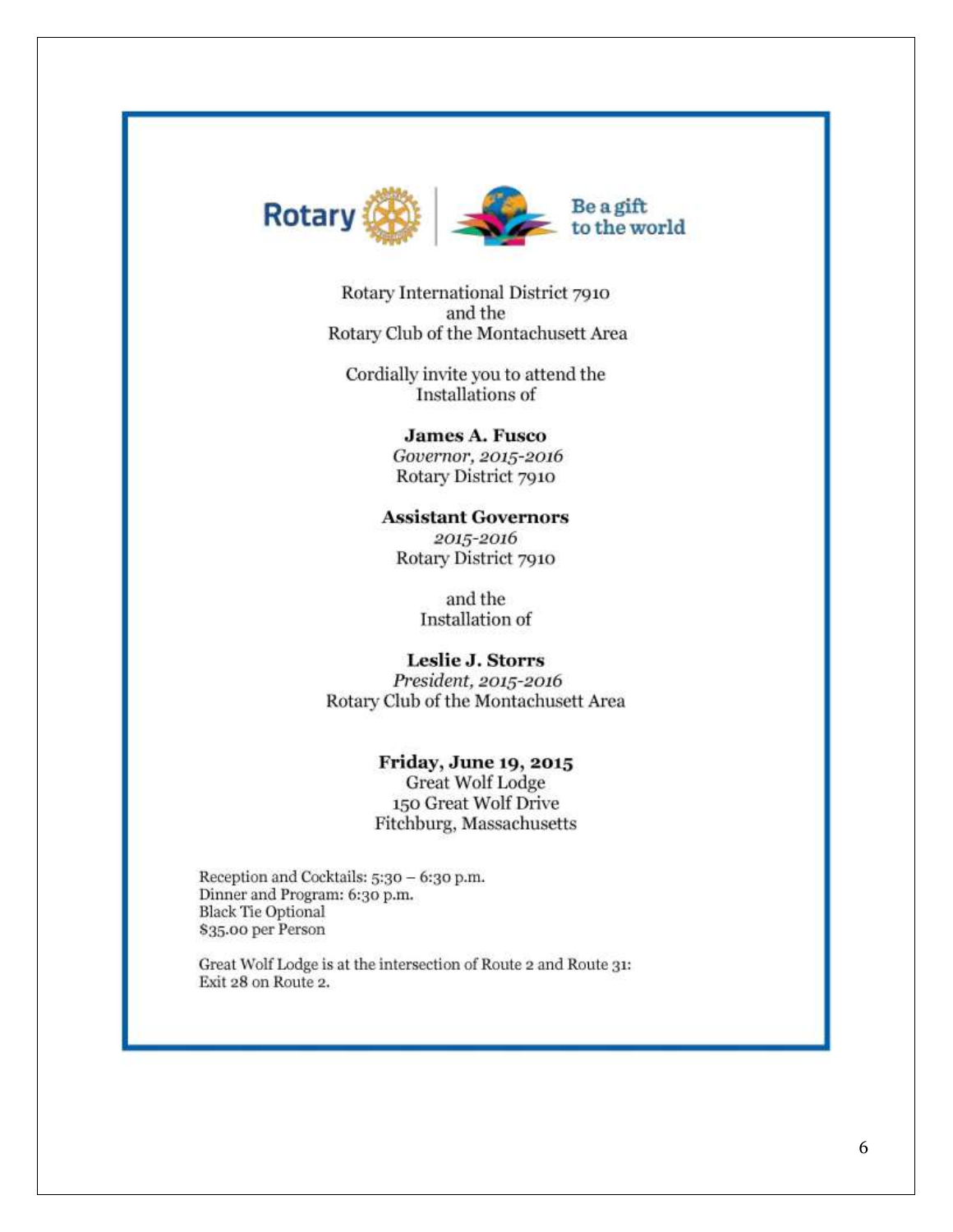### <span id="page-6-0"></span>**D7910 Seeks ShelterBox Donations For Nepal Earthquake Victims**

*By Steve Jones-D'Agostino*



District 7910 is seeking donations to purchase **ShelterBox** units for **Nepal earthquake victims**. The earthquake, which killed more than 7,000 people and injured more than twice as many, occurred on April 25.

Several Rotary Clubs in our district have expressed support for our Rotary friends in Nepal. The Nepali clubs are very creatively finding ways of getting to the remote areas, delivering emergency relief, assessing the needs, and finding low-cost yet long-term support.

As a result, D7910 recommends supporting the [\\$100,000 Matching Gift Campaign](https://35409.thankyou4caring.org/pages/donation-page---matching-gift) of [ShelterBox USA,](http://www.shelterboxusa.org/) which is a [Rotary](https://www.rotary.org/myrotary/en/learning-reference/about-rotary/partners) [Partner](https://www.rotary.org/myrotary/en/learning-reference/about-rotary/partners) [Project](https://www.rotary.org/myrotary/en/learning-reference/about-rotary/partners) that provides emergency shelter and vital supplies to support communities around the world overwhelmed by disaster and humanitarian crisis. Donation checks should be made payable to "ShelterBox USA."



The cost of a ShelterBox, consisting of a tent and living material for a family of six, is \$1,000, which includes shipping. Donations of all sizes will be accepted, and the first \$100,000 in donations of any size will be matched dollar-for-dollar by the [Latika & Rajiv Jann Charitable Foundation.](http://www.corporationwiki.com/p/2fcpn8/latika-rajiv-jain-private-charitable-foundation-inc)



[ShelterBox USA, Inc.,](http://shelterboxusa.org/) a 501(c)3 charitable non-profit organization based in Sarasota, Florida, is an affiliate of ShelterBox Trust, an independently governed charity in the United Kingdom with which the U.S. organization shares a common mission. In 2012, ShelterBox became Rotary International's first Partner Project.

RI's Partner Project agreement with ShelterBox enables both organizations to collaborate more closely to bring relief and temporary shelter to survivors of disasters worldwide. The project partnership has built on the strengths of both organizations in responding to disasters all over the world.

As a result of the recent fundraising event by the [Rotary Club of Bedford,](http://www.bedfordmarotary.org/) District 7910 has now raised more than \$7,000 for Shelter Box USA. We look forward to learning just how much more comes directly from our district's online contributions to ShelterBox in order to assist earthquake victims in Nepal.

To display District 7910's own ShelterBox, you may contact Past District Governor **Rich Dietz**, of the Southborough club, at [dietz7910@gmail.com.](mailto:dietz7910@gmail.com)

*Steve Jones-D'Agostino, of the Rotary Club of Auburn, is editor-in-chief and webmaster for District 7910. You may contact him at* [srdagostino@icloud.com](mailto:srdagostino@icloud.com)*.*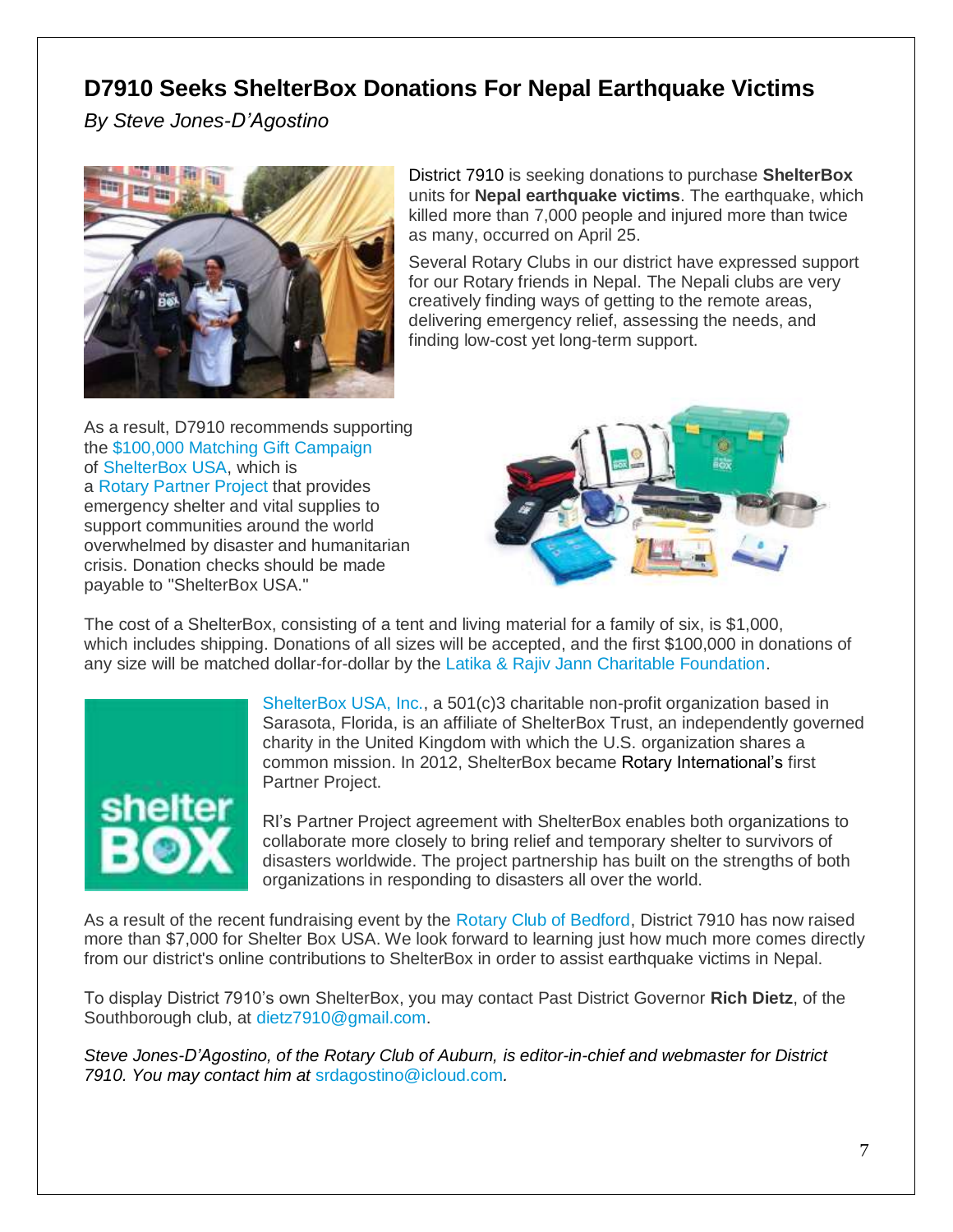<span id="page-7-0"></span>

## 'EVERY CHILD IS A SUPERHERO'

DATE: **June 21, 2015 International Yoga Day!** 

TIME:  $1pm - 5pm$  est

LOCATION: **Worcester State University** 

John Coughlin Memorial Field

#### IVY~CHILD **TERNATIONAL**

Sponsored by: Club of Worceste



#### Rotary District 7910

### **OUR VISION**

Raise awareness of mindfulness and yoga across New England by creating an annual event in support of Ivy Child's mission to help communities flourish.

### **DETAILS**

Through multicultural programs and workshops, participants will have a chance to learn different yoga styles through a 'YOGA-DVENTURE AROUND THE WORLD'. Featured fun also includes multicultural entertainment and food, vendor tables. and interactive sessions.

## WHO SHOULD ATTEND

Open to everyone in the community! This is a family event - all ages are welcome. No yoga experience necessary.

## **GET INVOLVED**

Sponsor, donate, register or volunteer for the Yogathon! Visit ivychild.org/yogathon or contact Shan Koay at skoay@ivychild.org for more info.

8